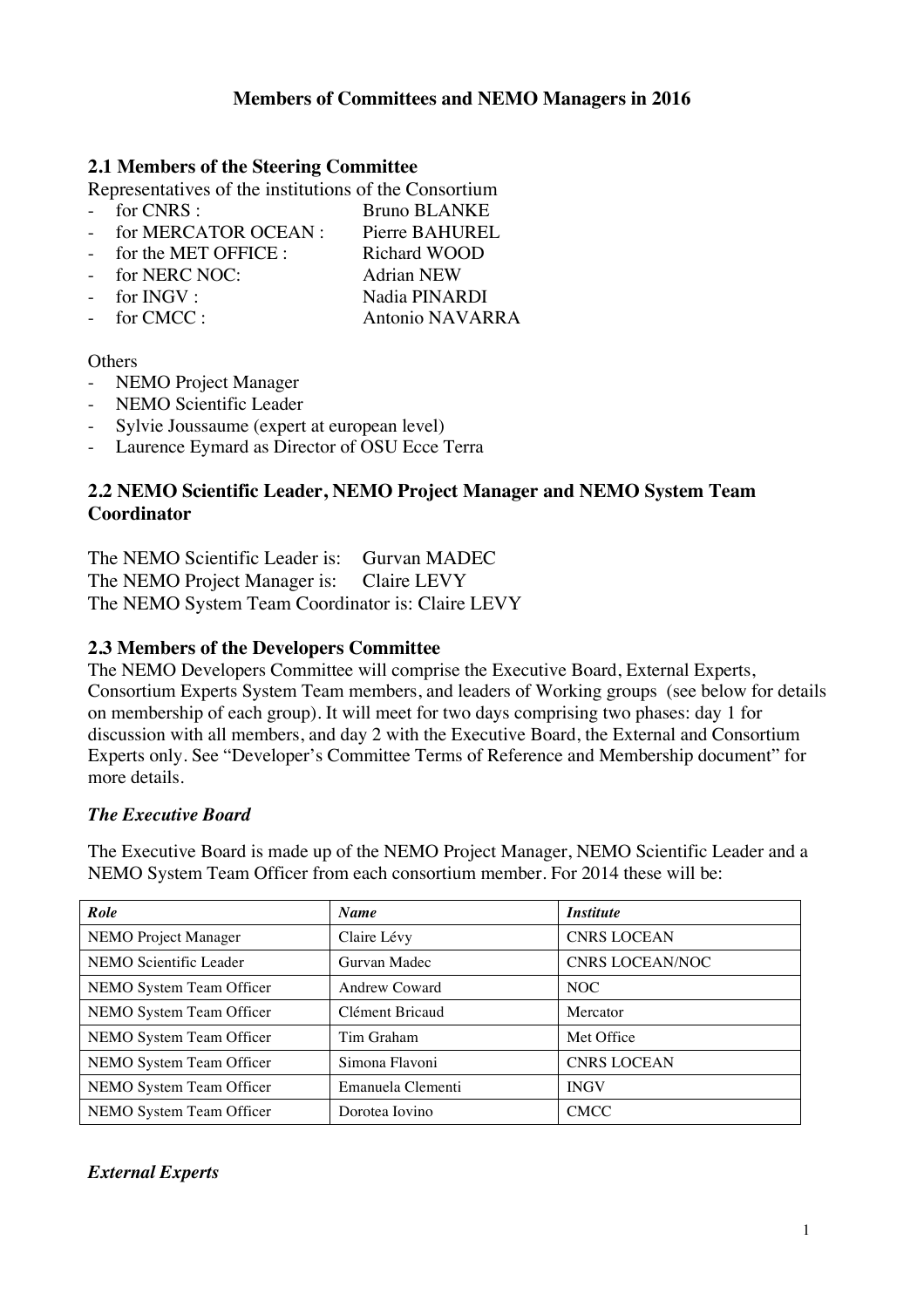The External Experts should be chosen as scientists who, in particular, are able to give advice on research plans and who can co-ordinate developments of NEMO outside the NEMO System Team.

The external experts have two roles, to provide expert advice and to represent the broader community in their expert area. It is important that they are able to make recommendations and give advice that represents the community at large, and it is expected that they will have consulted within their community regarding the priority of activities for NEMO before the meeting. For 2011 the external experts will be:

| <i>Expert area</i>            | <b>Name</b>          | <i><b>Institute</b></i> |
|-------------------------------|----------------------|-------------------------|
| Ocean dynamics                | David Marshall       | Univ Oxford             |
| Sea-ice                       | Thierry Fichefet     | <b>UCL Belgium</b>      |
| Biogeochemistry               | Olivier Aumont       | <b>LOCEAN France</b>    |
| Regional modelling            | Frédéric Dupont      | DFO-MPO Canada          |
| Shelf modelling               | Jason Holt           | NOC GB                  |
| Assimilation                  | <b>Arthur Vidard</b> | <b>LJK</b> France       |
| High resolution configuration | Jean-Marc Molines    | <b>CNRS</b> France      |
| Coupled models                | Laurent Brodeau      | <b>EC EARTH</b>         |

## *Consortium Experts*

Each consortium member can propose experts from their institute to complement the group (with a maximum of 2 per institute). These "consortium experts" are chosen to cover the different fields of expertise required by NEMO, and with the appropriate level of responsibility to enable decisions to be made.

| <b>Name</b>         | <i><b>Institute</b></i> |
|---------------------|-------------------------|
| Joel Hirschi        | NOC                     |
| <b>Yann Drillet</b> | Mercator                |
| Helene Hewitt       | Met Office              |
| Mike Bell           | Met Office              |
| Julien Le Sommer    | <b>CNRS</b>             |
| Rachid Benshila     | <b>CNRS</b>             |
|                     | <b>INGV</b>             |
| Pier Guiseppe Fogli | <b>CMCC</b>             |

## **2.4 Members of the NEMO System Team in 2016**

| Name                    | Institution              | $\%$ | Position             |
|-------------------------|--------------------------|------|----------------------|
| Dorotea Iovino          | <b>CMCC</b>              | 40   | NEMO Officer         |
| Silvia Mocavero         | <b>CMCC</b>              | 20   | Scientist            |
| Tomas Lovato            | <b>CMCC</b>              | 20   | Scientist            |
| Stefania Ciliberti      | <b>CMCC</b>              | 20   | Scientist            |
| Christian Ethé          | CNRS LOCEAN-IPSL, Paris  | 50   |                      |
| Simona Flavoni          | CNRS LOCEAN-IPSL, Paris  | 50   | CNRS NEMO officer    |
| Pierre-Antoine Bouttier | CNRS-LGGE-OSUG, Grenoble | 50   |                      |
| Claire Lévy             | CNRS LOCEAN-IPSL, Paris  | 100  | NEMO project Manager |